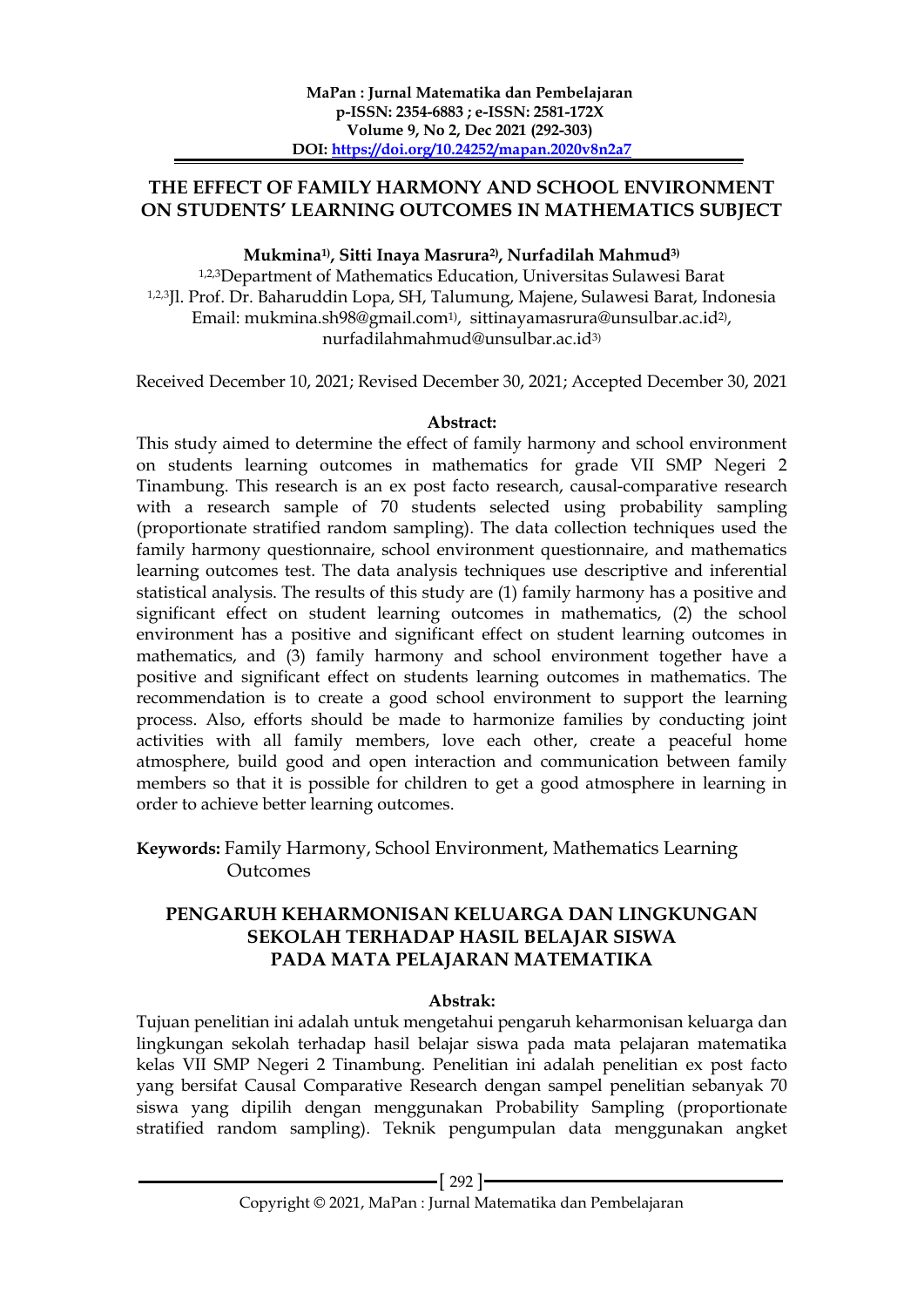keharmonisan keluarga, angket lingkungan sekolah, dan tes hasil belajar matematika. Teknik analisis data menggunakan analisis statistik deskriptif dan inferensial. Hasil penelitian ini adalah (1) keharmonisan keluarga berpengaruh positif dan signifikan terhadap hasil belajar matematika siswa, (2) lingkungan sekolah berpengaruh positif dan signifikan terhadap hasil belajar matematika siswa, dan (3) keharmonisan keluarga dan lingkungan sekolah secara bersama-sama berpengaruh positif dan signifikan terhadap hasil belajar matematika siswa. Rekomendasi penelitian ini adalah menciptakan lingkungan sekolah yang baik untuk mendukung proses pembelajaran. Selain itu, upaya yang harus dilakukan untuk mengharmoniskan keluarga dengan melakukan kegiatan bersama dengan seluruh anggota keluarga, saling menyayangi, menciptakan suasana rumah yang damai, membangun interaksi dan komunikasi yang baik dan terbuka antar anggota keluarga sehingga memungkinkan anak mendapatkan suasana yang baik dalam belajar untuk mencapai hasil belajar yang lebih baik.

**Kata Kunci**: Keharmonisan Keluarga, Lingkungan Sekolah, Hasil Belajar Matematika

*How to Cite*: Mukmina, Masrura, S. I., & Mahmud, N. (2021). The Effect of Family Harmony and School Environment on Students' Learning Outcomes in Mathematics Subject. *MaPan : Jurnal Matematika dan Pembelajaran*, *9*(2), 292-303. https://doi.org/10.24252/mapan.2021v9n2a7.

### **INTRODUCTION**

athematics is an important part of human education because mathematics is relevant to various branches of science that we **L**encounter in everyday life. According to Titin (2014), learning Mathematics is an important part of human education because mathematics is relevant to various branches of science that we encounter in everyday life. According to Titin (2014), learning mathematics aims to equip students analytically, systematically, critically, and creatively, as well as the ability to work together.

In general, mathematics is a subject that is very difficult for some students to understand. Students view mathematics as unattractive and unpleasant, and some even hate it. According to Yeni (2015), mathematics is difficult to understand because it is abstract by elementary-level students and even college students. Great expectations to make mathematics one of the preferred sciences are not in accordance with the phenomena or facts that occur, especially in Indonesia, because there are still many students who think that mathematics is a difficult, boring subject so that it becomes one of the factors that affect students mathematics learning outcomes. This can be seen from the low students learning outcomes in mathematics. One indicator that shows the quality of education in the country tends to be low is the results of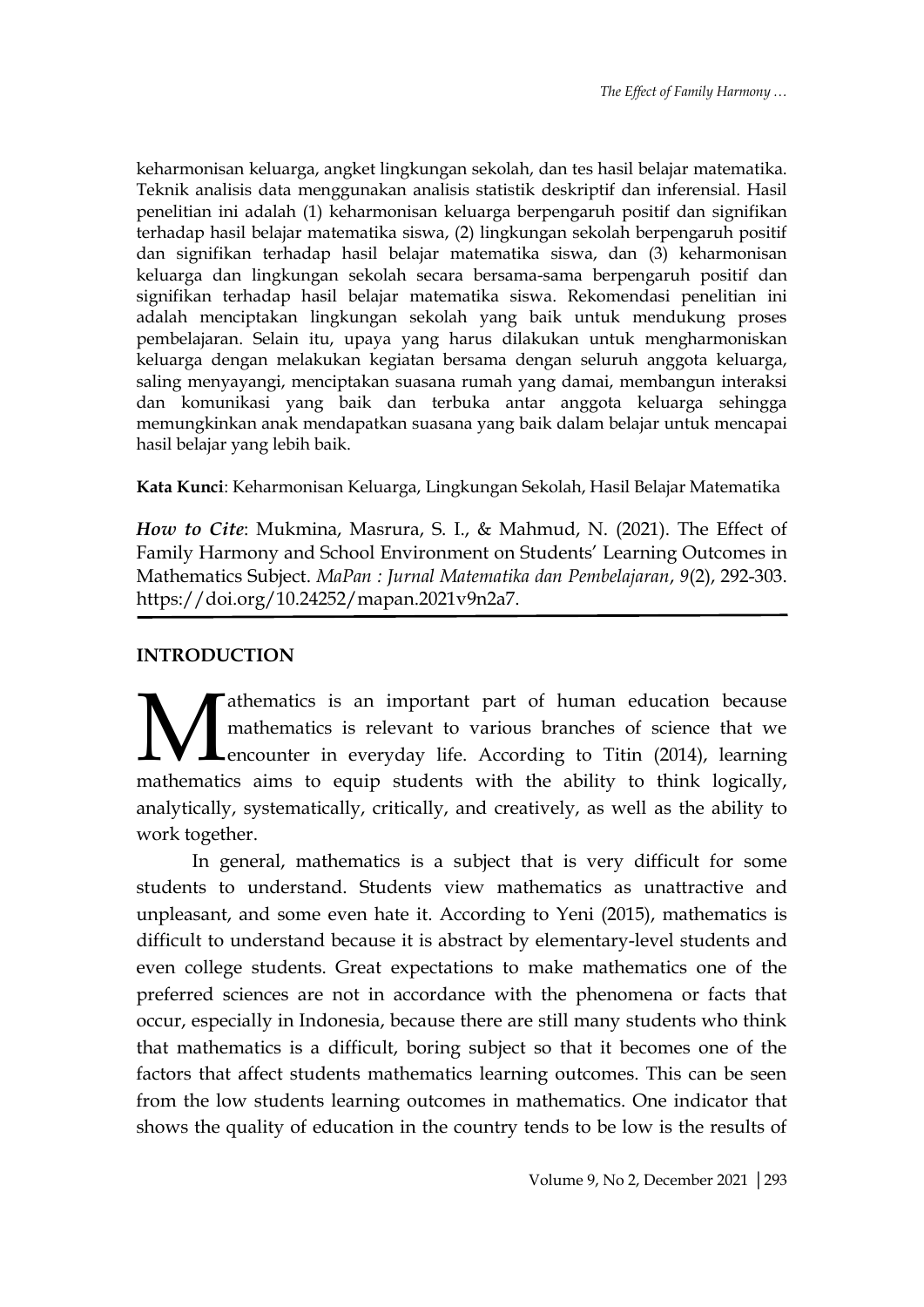the TIMSS study (Trends In International Mathematics and Science Study) and research studies of PISA (Program for International Student Assessment).

TIMSS and PISA studies show that students' mathematical abilities in Indonesia are still very low and below international standards. The results of TIMSS study show that mathematics learning in Indonesia is ranked at the bottom. The results of the 2015 TIMSS study, Indonesia is ranked 44th out of 49 countries (Hadi & Novaliyosi, 2019). The thing that is not much different is PISA results in 2018, which placed Indonesia at number 72 out of 78 countries in mathematics (Tasman, 2020).

The learning outcomes that have not been maximized indicate that many students have not yet completed their studies. Several factors influence students' mathematics learning outcomes: internal and external factors. According to Slameto (2003), internal factors come from within students, such as physical and psychological factors. External factors come from outside the students, such as family, school environment, and community factors. So it can be concluded that one of the important factors that can affect student learning outcomes is family harmony and the school environment.

Factors that can affect learning outcomes are family harmony. According to Drajat in Awi, Mewengkang, and Golung (2016), a harmonious family is where all family members carry out their respective rights and obligations, love, mutual understanding, communication, and good cooperation between family members are established. According to Jamil and Azra (2019), harmonious and caring family conditions will encourage children to study hard, ultimately achieving optimal learning outcomes.

In addition to family harmony, a supporting factor that can affect student learning outcomes is the school environment. Following the opinion of Yana and Jayanti (2014), a comfortable and pleasant school environment for learning will have a major influence on the learning outcomes obtained by students as long as they attend lessons at school. According to Sari (2019), the school environment is all physical, social and academic components around learning activities that play a major role in achieving school goals. The school environment includes teacher teaching methods, teacher-student relationships, student-student relations, school discipline, and school facilities.

Based on information obtained by researchers through observations and interviews conducted with seventh-grade teachers of SMP Negeri 2 Tinambung on October 22, 2020, that most of the students were in a condition where their families were less harmonious. The lack of harmony includes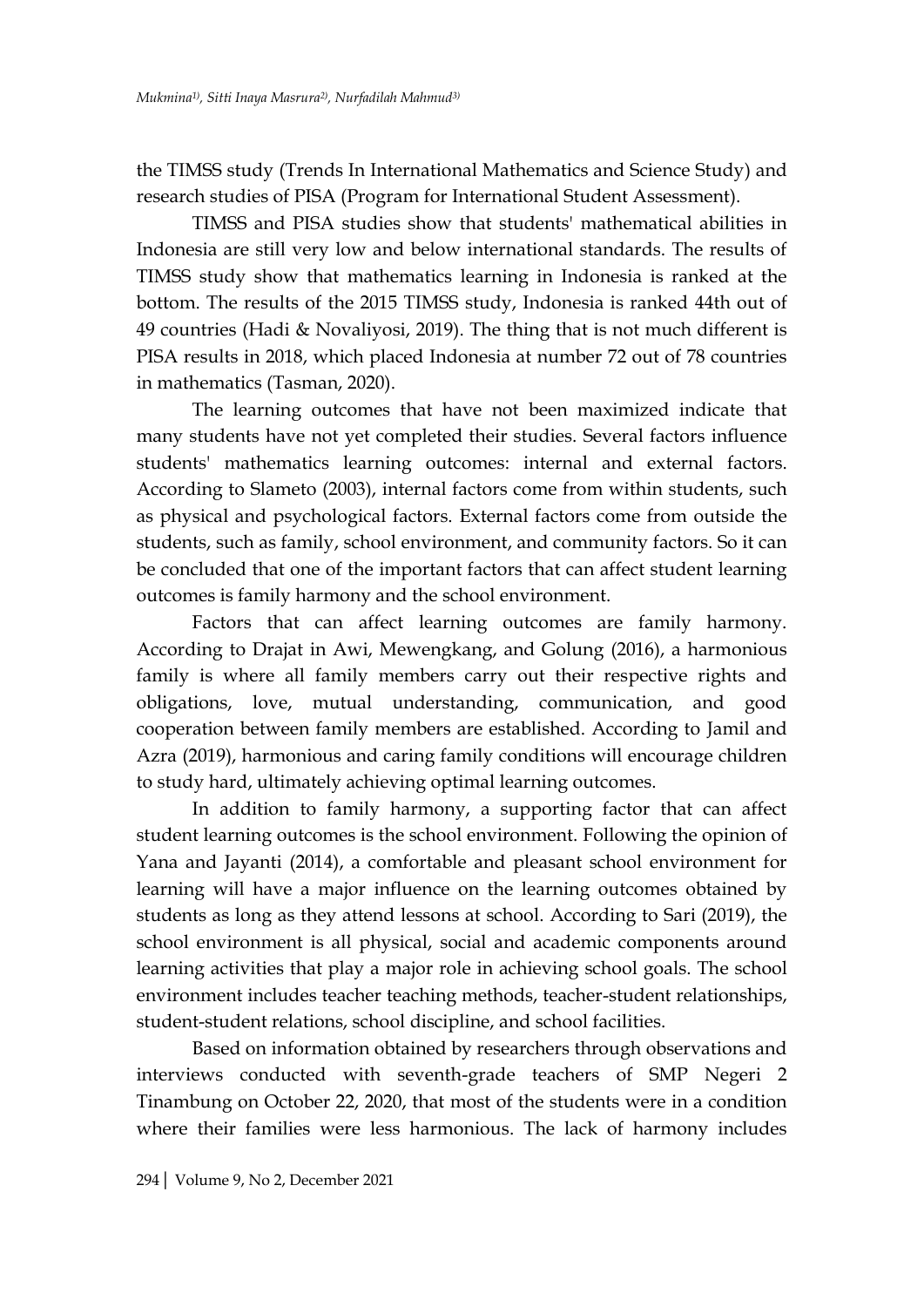various factors, including the lack of parental attention, the absence of time together between families, and the absence of good and close communication relationships between parents and children. This causes most students to get low learning outcomes. Muslih (2021) stated that the first and most important place of learning is in the family. Parents in the family environment will form children who still do not understand anything. Children's talents and interests will grow well in a harmonious family environment.

In addition to the less harmonious family conditions of the students, the researchers also found that the school environment at SMP Negeri 2 Tinambung was still lacking. This is indicated by the teaching method used by the teacher is monotonous, only providing explanations of the material and giving assignments, then the lack of learning facilities provided in schools. One of the seventh-grade students said that the textbooks distributed at school were very limited, namely, two students in one textbook. This is the cause of the less than optimal mathematics learning outcomes for class VII students of SMP Negeri 2 Tinambung. Judging by the student learning outcomes, test scores, assignments, and mid-semester exam scores, many students have not achieved the Minimum Completeness Criteria of 70.00.

From some of the learning problems of class VII students of SMP Negeri 2 Tinambung, researchers focused on the problem of low learning outcomes in mathematics, family harmony, and school environment because these problems are the dominant problems that occur in SMP Negeri 2 Tinambung. Besides, some experts say that family harmony and school environment play an important role in achieving students learning outcomes.

#### **METHODS**

The type of research is Causal Comparative Research, a type of research directed to investigate causal relationships based on observations of the effects and look for factors that cause them through the data collected. This research was conducted at SMP Negeri 2 Tinambung in class VII in the even semester of the 2020/2021 academic year.

The population in this study was class VII students of SMP Negeri 2 Tinambung in the academic year 2020/2021, which consisted of 7 classes, namely class VII A, VII B, VII C, VII D, VII E, VII F, and VII G with a total of 236 students. The number of samples used is 70 students with a proportional stratified random sampling technique.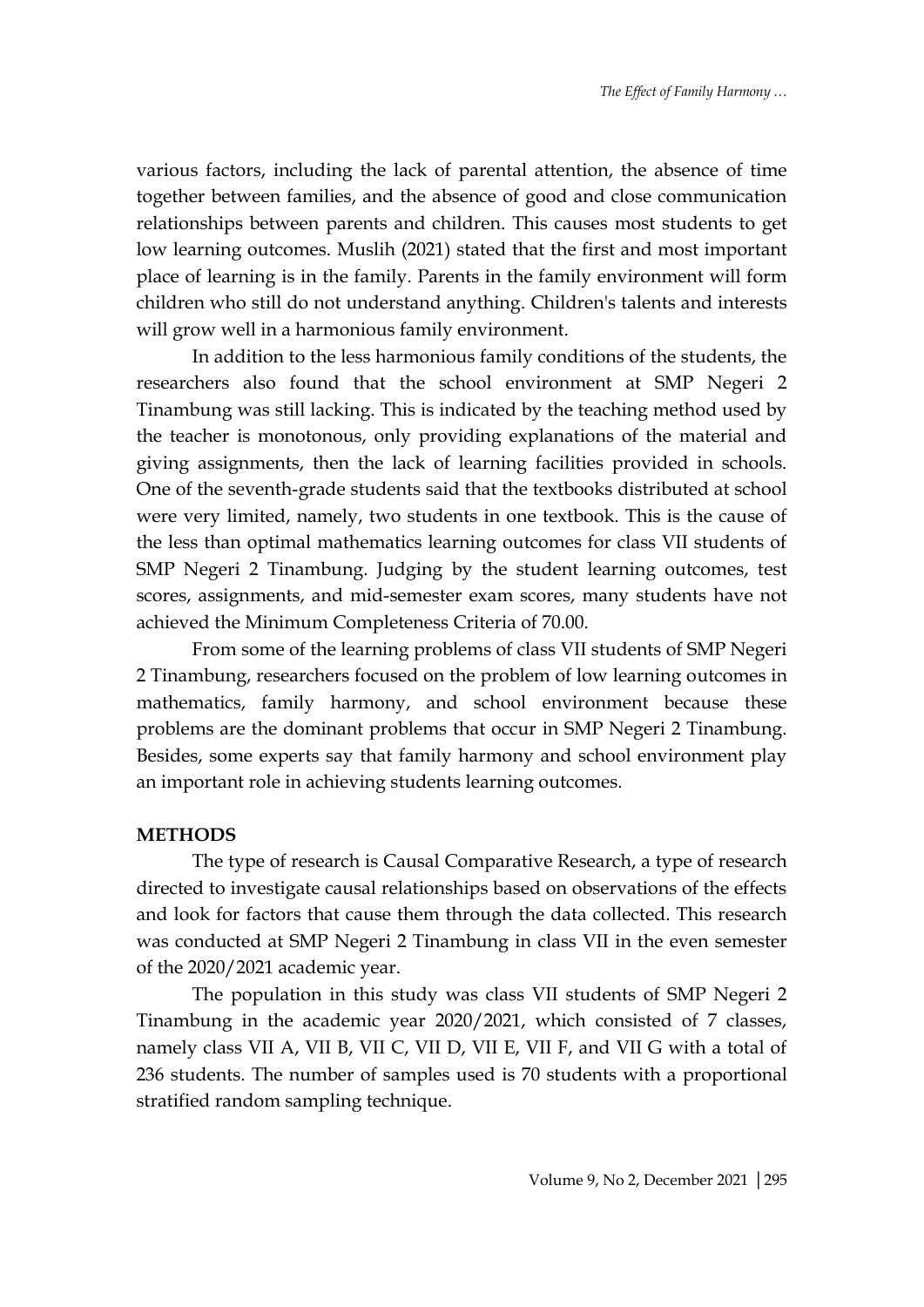This study's data analysis techniques can be divided into two activities, namely descriptive and inferential analysis. The descriptive analysis provides an overview of family harmony, school environment, and students learning outcomes in mathematics. The inferential analysis is used to test research hypotheses, whereas the analysis used is simple and multiple regression analysis. The hypotheses are:

- 1. Family harmony has a positive and significant effect on students learning outcomes in mathematics,
- 2. School environment has a positive and significant effect on students learning outcomes in mathematics, and
- 3. Family harmony and school environment simultaneously have a positive and significant effect on students learning outcomes in mathematics.

Before testing the hypothesis, the prerequisite tests were carried out, namely the normality test, linearity test, multicollinearity test, and heteroscedasticity test.



## **RESULTS AND DISCUSSION**

### **1. Description of Family Harmony Data**

Figure 1. Description of Family Harmony Data

Based on the descriptive analysis, it was found that the average score of family harmony was 91.44 with an ideal score of 125, which means that the family harmony of the students of SMP Negeri 2 Tinambung is in the high category. In figure 1, no students (0% of 70 students) are in very low category, 6 students (8.57% of 70 students) are in low category, 21 students (30% of 70 students) are in medium category, 35 students (50% of 70 students) are in high category, and 8 students (11.43% of 70 students) are in very high category.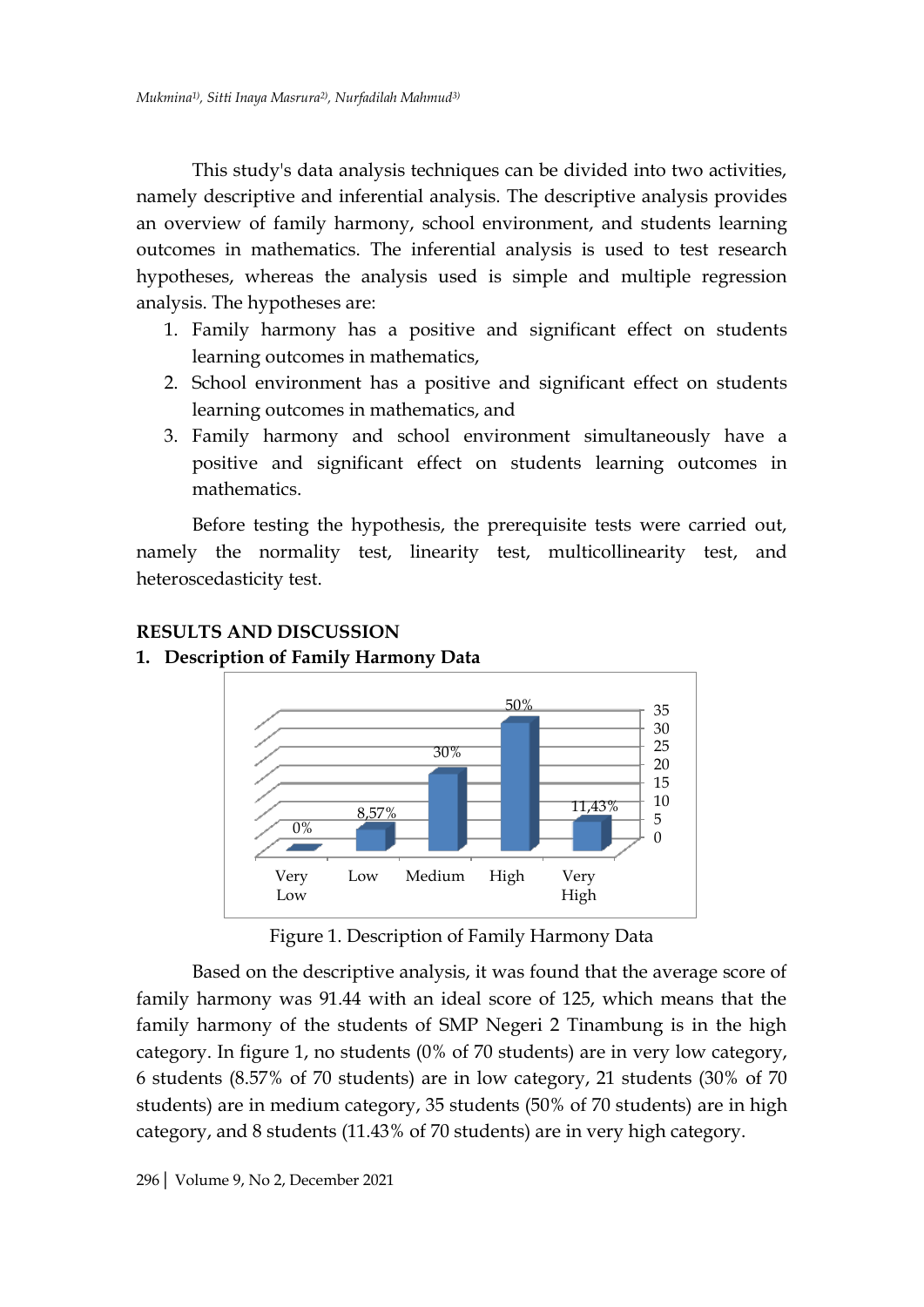

## **2. Description of School Environment Data**

Figure 2. Description of School Environment Data

Based on the descriptive analysis, it was found that the average score of the school environment was 93.07 with an ideal score of 125, which means that in the school environment, the students of SMP Negeri 2 Tinambung are in the high category. In figure 2, no students (0% of 70 students) are in very low category, 6 students (8.57% of 70 students) are in low category, 16 students (22.86% of 70 students) are in medium category, 40 students (57.14% of 70 students) are in high category, and 8 students (11.43% of 70 students) are in very high category.



### **3. Description of Mathematics Learning Outcomes Data**

Based on descriptive analysis, it was found that the average score of mathematics learning outcomes was 76.70 with an ideal score of 100, which means that the mathematics learning outcomes of SMP Negeri 2 Tinambung

Figure 3. Description of Mathematics Learning Outcomes Data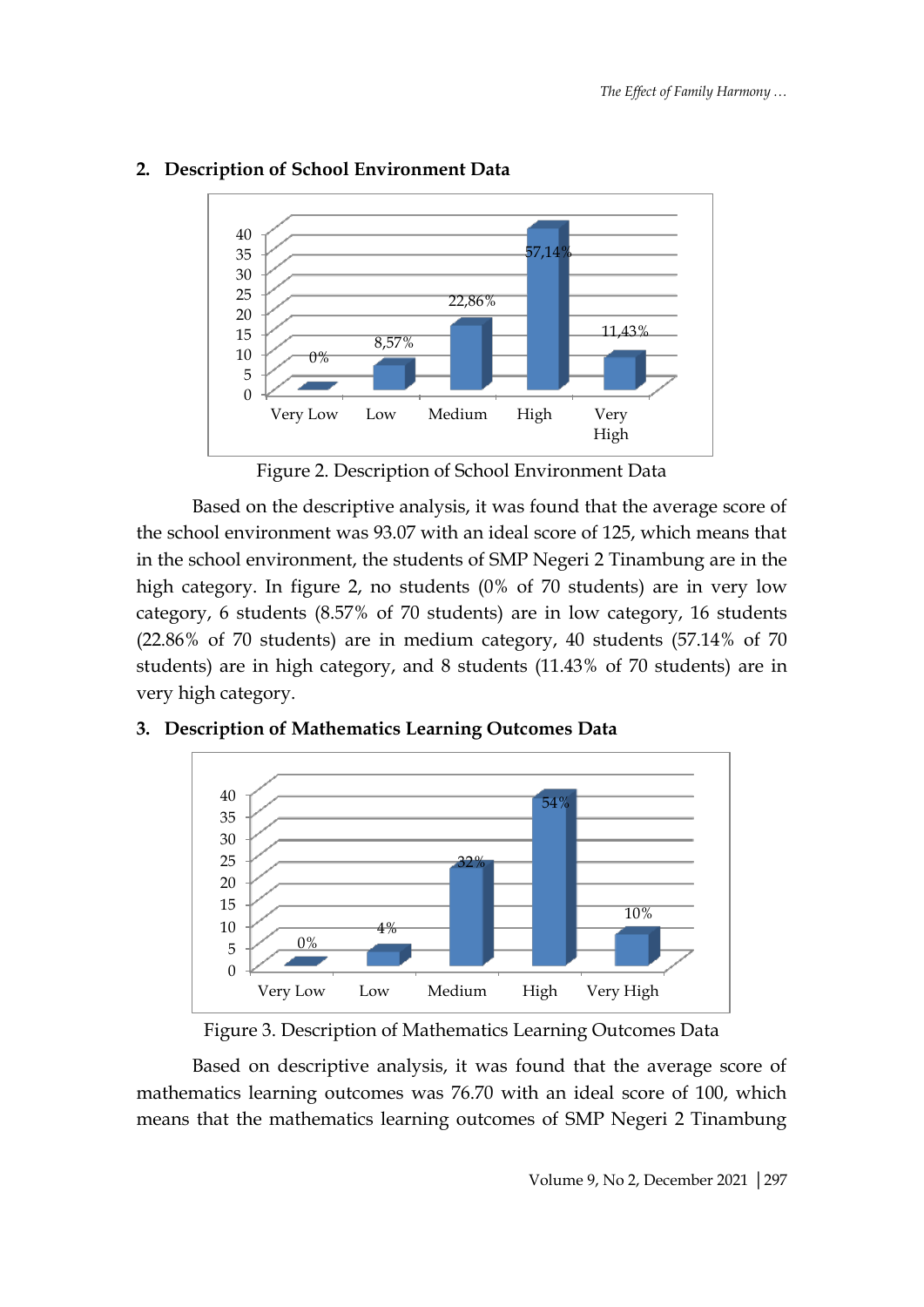students are in the high category. In the diagram above, the percentage score of learning outcomes is obtained, namely, no students (0% of 70 students) are in very low category, 3 students (4% of 70 students) are in low category, 22 students (32% of 70 students) are in medium category, 38 students (54% of 70 students) are in high category, and 7 students (10% of 70 students) are in very high category.

# **4. The Effect of Family Harmony on Students Learning Outcomes in Mathematics Subject**

|                                                      | Mathematics Learning Outcomes |                |            |              |       |      |  |  |
|------------------------------------------------------|-------------------------------|----------------|------------|--------------|-------|------|--|--|
| Coefficients <sup>a</sup>                            |                               |                |            |              |       |      |  |  |
| Model                                                |                               | Unstandardized |            | Standardized |       | Sig. |  |  |
|                                                      |                               | Coefficients   |            | Coefficients | T     |      |  |  |
|                                                      |                               | в              | Std. Error | <b>Beta</b>  |       |      |  |  |
|                                                      | (Constant)                    | 23.489         | 6.130      |              | 3.832 | .000 |  |  |
|                                                      | Family                        | .582           | .066       | .729         | 8.790 | .000 |  |  |
|                                                      | harmony                       |                |            |              |       |      |  |  |
| a. Dependent Variable: Mathematics learning outcomes |                               |                |            |              |       |      |  |  |

Table 1. Results of Family Harmony Simple Regression Test on Students' Mathematics Learning Outcomes

In the calculation results of simple linear regression analysis on the family harmony variable on the mathematics learning outcomes, the value sig. = 0,000 and value  $t_{count}$  of 8,790 is obtained, while the known value  $t_{table}$ is 1,996. Because of the value Sig.  $0,000 < 0,05$  and value  $t_{\text{count}}$  8,790 >  $t_{table}$  1,996 H<sub>0</sub> is rejected. This shows that there is a significant effect of family harmony on student learning outcomes in mathematics. It can be concluded that the better the family harmony, the higher the learning outcomes of mathematics. On the other hand, the lower the family harmony, the lower the mathematics learning outcomes. This is in line with the opinion of Jamil and Azra (2019), who say that harmonious and caring family conditions will encourage children to study hard, which will ultimately achieve optimal learning outcomes. While the family condition is less harmonious and does not get attention from parents who are less supportive of student learning outcomes, it is not realized.

The results of this study are in accordance with what was stated by Slameto that the harmony of a family depends on the family environment itself. The family environment is the main environment that determines student learning success (Muchtar, Darwis, & Muhammad, 2013).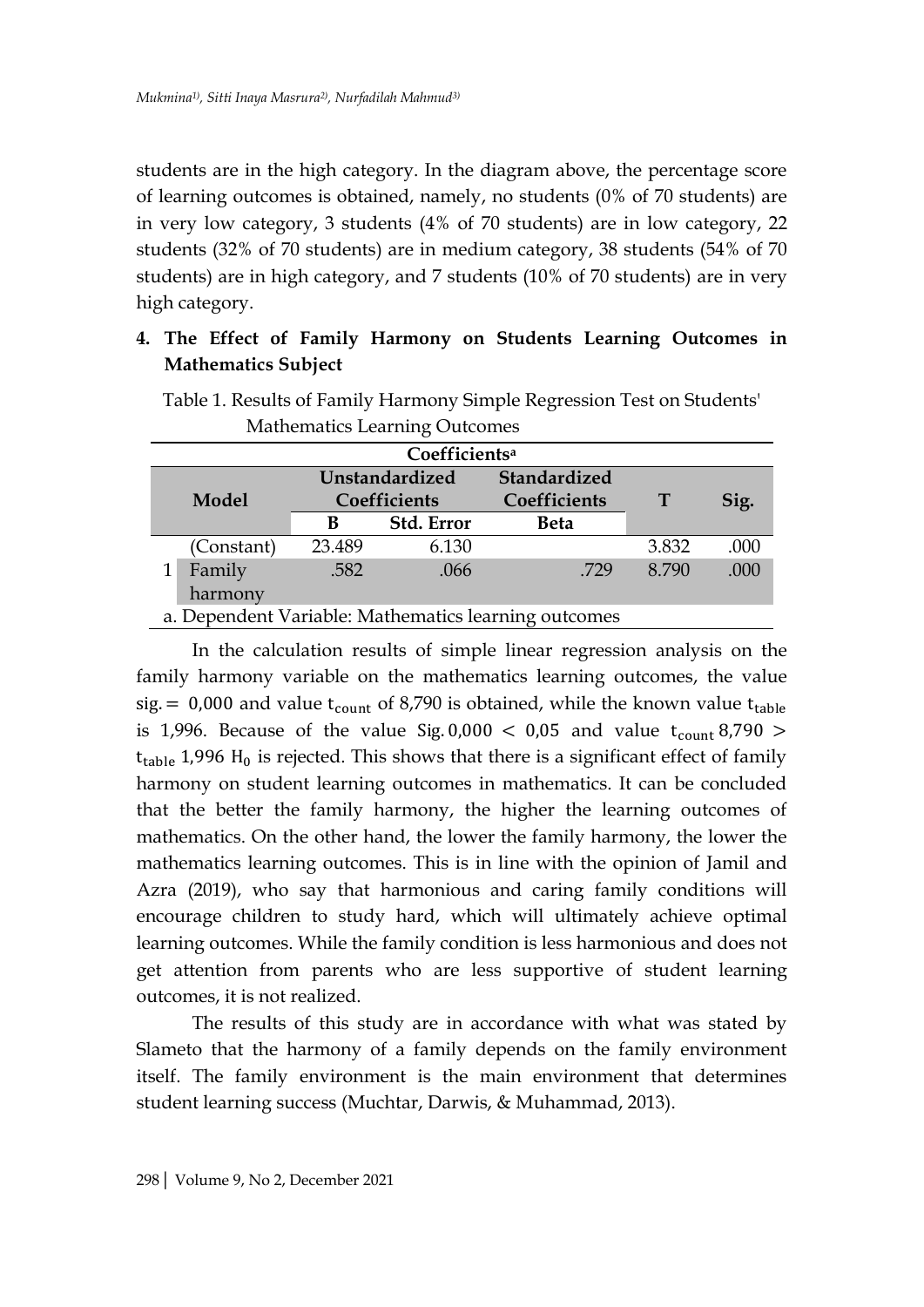| Mathematics Learning |                                                      |                                |                           |                              |       |      |  |
|----------------------|------------------------------------------------------|--------------------------------|---------------------------|------------------------------|-------|------|--|
|                      |                                                      |                                | Coefficients <sup>a</sup> |                              |       |      |  |
| Model                |                                                      | Unstandardized<br>Coefficients |                           | Standardized<br>Coefficients | T     | Sig. |  |
|                      |                                                      | В                              | Std. Error                | <b>Beta</b>                  |       |      |  |
|                      | (Constant)                                           | 27.914                         | 6.689                     |                              | 4.173 | .000 |  |
|                      | School<br>environment                                | .524                           | .071                      | .667                         | 7.385 | .000 |  |
|                      | a. Dependent Variable: Mathematics learning outcomes |                                |                           |                              |       |      |  |

## **5. The Effect of School Environment on Students Learning Outcomes in Mathematics Subject**

Table 2. School Environment Simple Regression Test Results on Outcomes Mathematics Lea

In the simple linear regression analysis results on the school environment variable on mathematics learning outcomes, the value sig. 0,000 and value  $t_{count}$  is 7.385, while the known value  $t_{table}$  is 1.996. Because of the value Sig. 0,000 < 0,05 and value  $t_{\text{count}}$  7,835 >  $t_{\text{table}}$  1,996 H<sub>0</sub> is rejected. This shows that there is a significant influence of the school environment on student learning outcomes in mathematics. It can be concluded that the higher the school environment, the higher the mathematics learning outcomes will be. Conversely, the lower the school environment, the mathematics learning outcomes will decrease. This is in line with what was stated by Yana and Jayanti (2014) that a comfortable and pleasant school environment for learning will greatly influence the learning outcomes obtained by students as long as they attend lessons at school.

The results of this study are evidenced by previous research conducted by Martina (2019) that the school environment affects learning outcomes, the better the school environment, the better student learning outcomes. Research conducted by Hajar (2017) examines the influence of the school environment on student achievement, and it is concluded that the significance level of 5% evidences the magnitude of the school environment's contribution to student achievement.

There is a positive relationship between the school environment and academic achievement (Byers, Mahat, Liu, Knock, & Imms, 2018; Harinarayanan & Pazhanivelu, 2018). The students in senior high schools with a pleasant physical environment perform better than those where the learning environment is not conducive. Based on the empirical evidence, adequate school facilities provide a positive educational climate suitable for student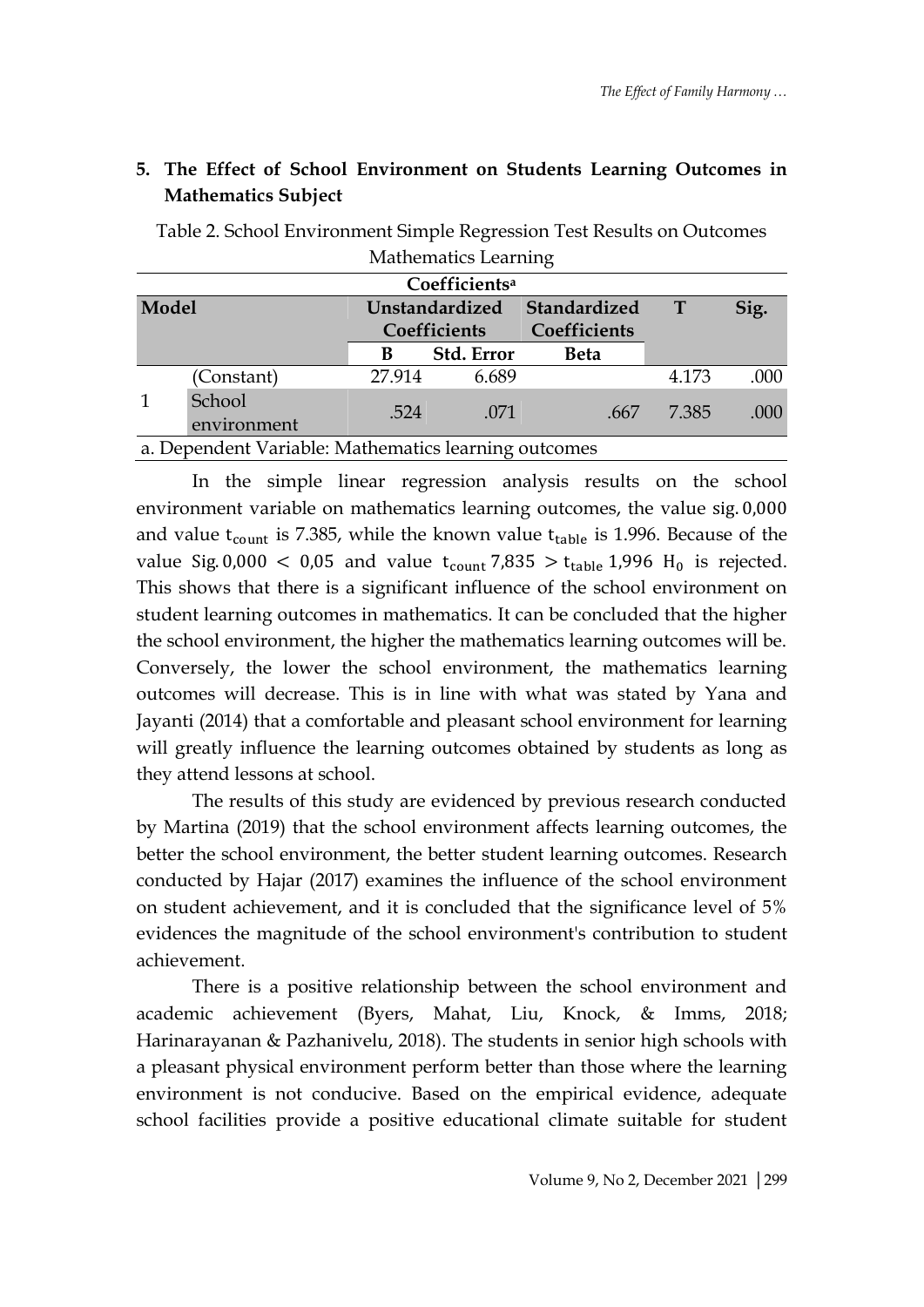learning (Baafi, 2020). Also, there is a significant influence between the school environment and students' learning outcomes (Asrin, Fitria, & Eddy, 2021; Kurniawan, Effendi, & Dwita, 2018). The school environment consists of physical and non-physical environments. Teachers must create an environment that fosters the development of student education. The physical environment includes the room where learning takes place, classrooms, laboratory rooms, multipurpose rooms/halls (Asrin, Fitria, & Eddy, 2021).

## **6. The Effect of Family Harmony and School Environment on Students Learning Outcomes in Mathematics Subject**

| <b>ANOVA</b> <sup>a</sup> |            |                                                               |    |               |        |                   |  |  |
|---------------------------|------------|---------------------------------------------------------------|----|---------------|--------|-------------------|--|--|
| Model                     |            | Sum of                                                        | df | Mean          | F      | Sig.              |  |  |
|                           |            | <b>Squares</b>                                                |    | <b>Square</b> |        |                   |  |  |
|                           | Regression | 5540.423                                                      |    | 2770.212      | 46.561 | .000 <sub>b</sub> |  |  |
| $\mathbf{1}$              | Residual   | 3986.277                                                      | 67 | 59.497        |        |                   |  |  |
|                           | Total      | 9526.700                                                      | 69 |               |        |                   |  |  |
|                           |            | a. Dependent Variable: Mathematics learning outcomes          |    |               |        |                   |  |  |
|                           |            | b. Predictors: (Constant), School environment, family harmony |    |               |        |                   |  |  |

Table 3. Test Results of the Effect of Family Harmony and Environment School on Students' Mathematics Learning Outcomes

In the calculation results of multiple regression analysis on the variables of family harmony and school environment on mathematics learning outcomes obtained Sig. 0.000 and the F\_count value is 46.561, while the F-table value is known to be 3.11. This shows that the value of Sig. 0.000 < 0.05 and the value of F\_count 46.561 > F\_table 3.13, which means that there is a joint or simultaneous influence between family harmony and the school environment on mathematics learning outcomes. It can be concluded that family harmony and the school environment will affect student learning success. This is supported by Slameto's opinion that the harmony of a family depends on the family environment itself. The family environment is the main environment that determines student learning success (Muchtar, Darwis, & Muhammad, 2013). This is also supported by Yana and Jayanti (2014) that a comfortable and pleasant school environment for learning will significantly influence the learning outcomes obtained by students as long as they attend lessons at school. Family harmony is one of the important factors in helping student achievement because many students are raised in less harmonious families (Muslih, 2021). The higher the family harmony, the higher the students learning achievement (Syarif & Taek, 2020). Sitepu (2018) also found a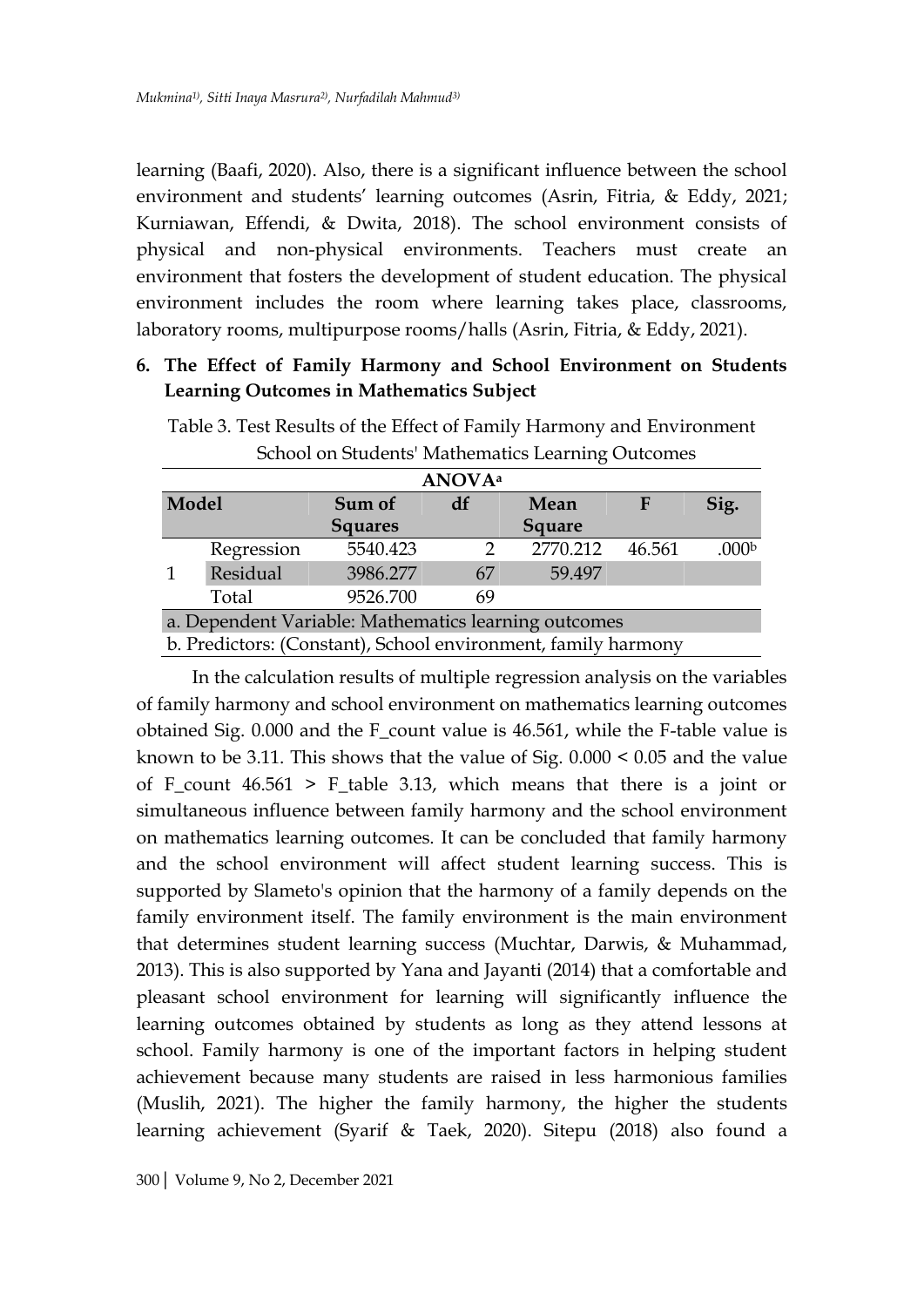relationship between family harmony and student learning outcomes. Students will be more focused on learning with the support of the family so that student learning outcomes can be achieved well.

Besides, La Kalamu (2018) stated there was a direct positive influence of the school environment on mathematics learning outcomes. This showed that the more conducive the school environment would directly improve students' mathematics learning outcomes. The learning process can run effectively if the learning environment supports the learning process (Munawaroh, 2017).

#### **CONCLUSION**

Based on the study results, it was found that there is a positive and significant effect of family harmony on student learning outcomes in mathematics class VII SMP Negeri 2 Tinambung. The school environment has a positive and significant influence on student learning outcomes in mathematics class VII SMP Negeri 2 Tinambung. There is a positive and significant effect of family harmony and the school environment on student learning outcomes in mathematics for class VII SMP Negeri 2 Tinambung.

Efforts should be made to harmonize families by conducting joint activities with all family members, love each other, create a peaceful home atmosphere, build good and open interaction and communication between family members so that it is possible for children to get a good atmosphere in learning in order to achieve better learning outcomes. Parents should always guide and direct their children in learning activities to improve student learning outcomes. Also, by knowing the school environment as one of the factors that influence student learning outcomes, especially in mathematics, the school may be able to complete school facilities, teacher teaching methods, teacher-student relationships, and things that can create a school environment so that it can improve student learning outcomes, especially in mathematics subjects.

#### **REFERENCES**

Asrin, Fitria, H., & Eddy, S. (2021). The Effect of teacher competence and the school environment on student achievement of SD Negeri Kecamatan Jirak Jaya. *Jurnal Pendidikan Tambusai*, *5*(3), 5582–5587. Retrieved from https://jptam.org/index.php/jptam/article/view/1754.

Awi, V. M., Mewengkang, N., & Golung, A. (2016). Peranan komunikasi antar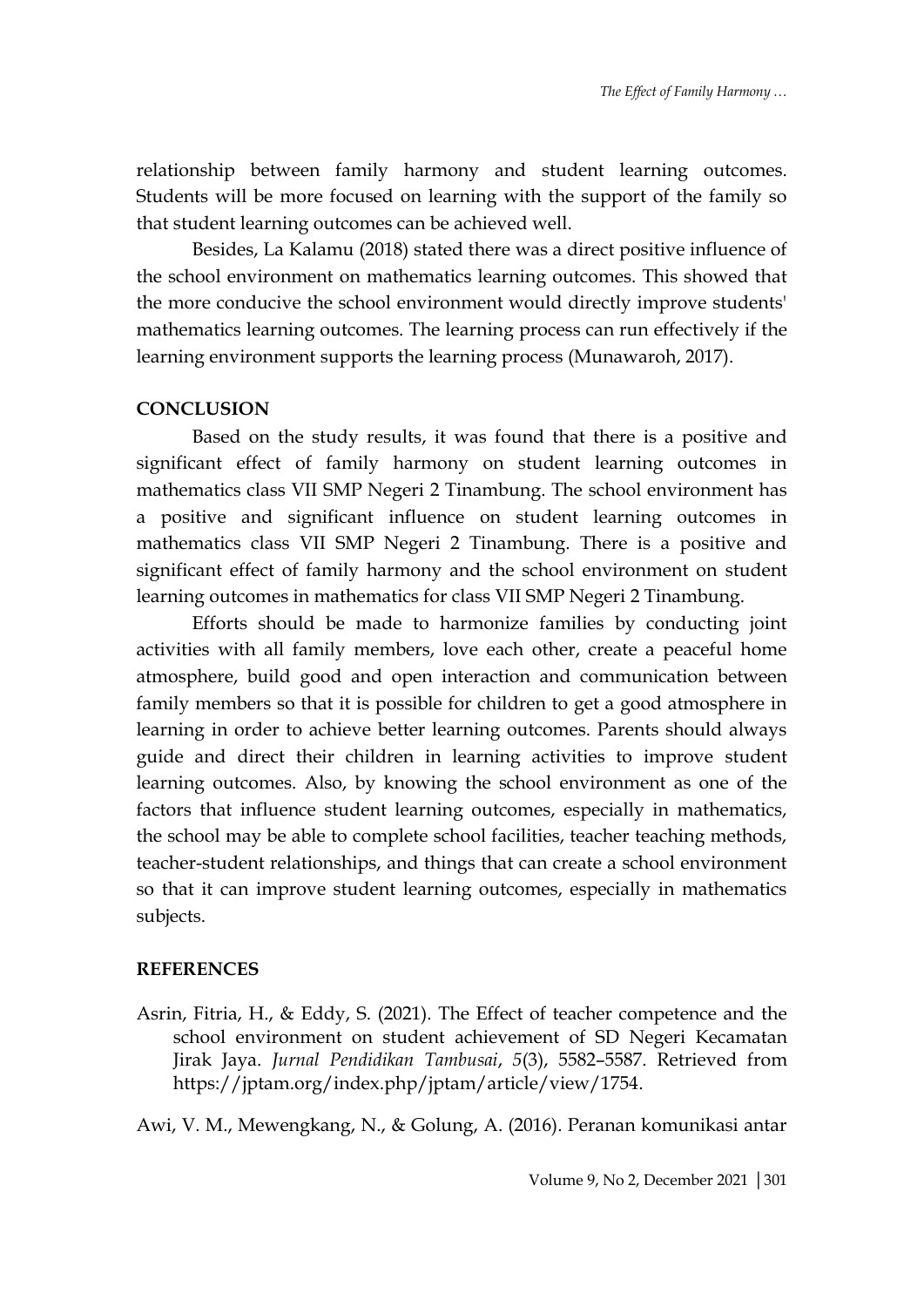pribadi dalam menciptakan harmonisasi keluarga di desa kimaan kabupaten merauke. *E-Journal Acta Diurna*, *5*(2), 1–2. Retrieved from https://ejournal.unsrat.ac.id/index.php/actadiurnakomunikasi/article/ view/12210.

- Baafi, R. (2020). School physical environment and student academic performance. *Advances in Physical Education*, *10*, 121–137. https://doi.org/ 10.4236/ape.2020.102012.
- Byers, T., Mahat, M., Liu, K., Knock, A., & Imms, W. (2018). Systematic review of the effects of learning environments on student learning outcomes. In *Melbourne: University of Melbourne, LEaRN*.
- Hadi, S., & Novaliyosi. (2019). TIMSS Indonesia (trends in internasional mathematics and science study). *Prosiding Seminar Nasional & Call For Papers*, 562–569.
- Harinarayanan, S., & Pazhanivelu, G. (2018). Impact of school environment on academic achievement of secondary school students at vellore educational district. *Shanlax International Journal of Education*, *7*(1), 13–19. https://doi.org/10.5281/zenodo.2529402.
- Jamil, H., & Azra, F. I. (2019). Pengaruh lingkungan keluarga dan motivasi belajar siswa terhadap hasil belajar akuntansi siswa kelas X SMK Negeri 1 Solok selatan. *Journal of Economic and Economic Education*, *2*(2), 85–98. https://doi.org/10.22202economica.2014.v2.i2.221.
- Kurniawan, J., Effendi, Z. M., & Dwita, S. (2018). The Effect of school environment, family environment and learning motivation on students' learning performance. *1st International Conference On Economics Education, Economics, Business and Management,* 571–576.
- La Kalamu, L. Y. (2018). The effect of the school environment on mathematical learning outcomes in junior high school Gorontalo city state. *International Journal of Education, Information Technology, 1*(1), 71–78. Retrieved from http://jurnal.peneliti.net/index.php/IJEIT/article/view/ 46.
- Martina. (2019). Pengaruh lingkungan sekolah terhadap hasil belajar siswa pada mata pelajaran pendidikan agama islam di SMPN 9 tulung selapan kabupaten Oki. *Jurnal PAI*, *1*(2). https://doi.org/10.19109/pairf.v1i2.3235.
- Muchtar, A. I., Darwis, M., & Muhammad, R. (2013). Pengaruh keharmonisan keluarga dan lingkungan sekolah terhadap prestasi belajar bidang studi sosiologi. *Jurnal Analisis*, *2*(1). Retrieved from http://digilib.unhas.

<sup>302</sup>| Volume 9, No 2, December 2021